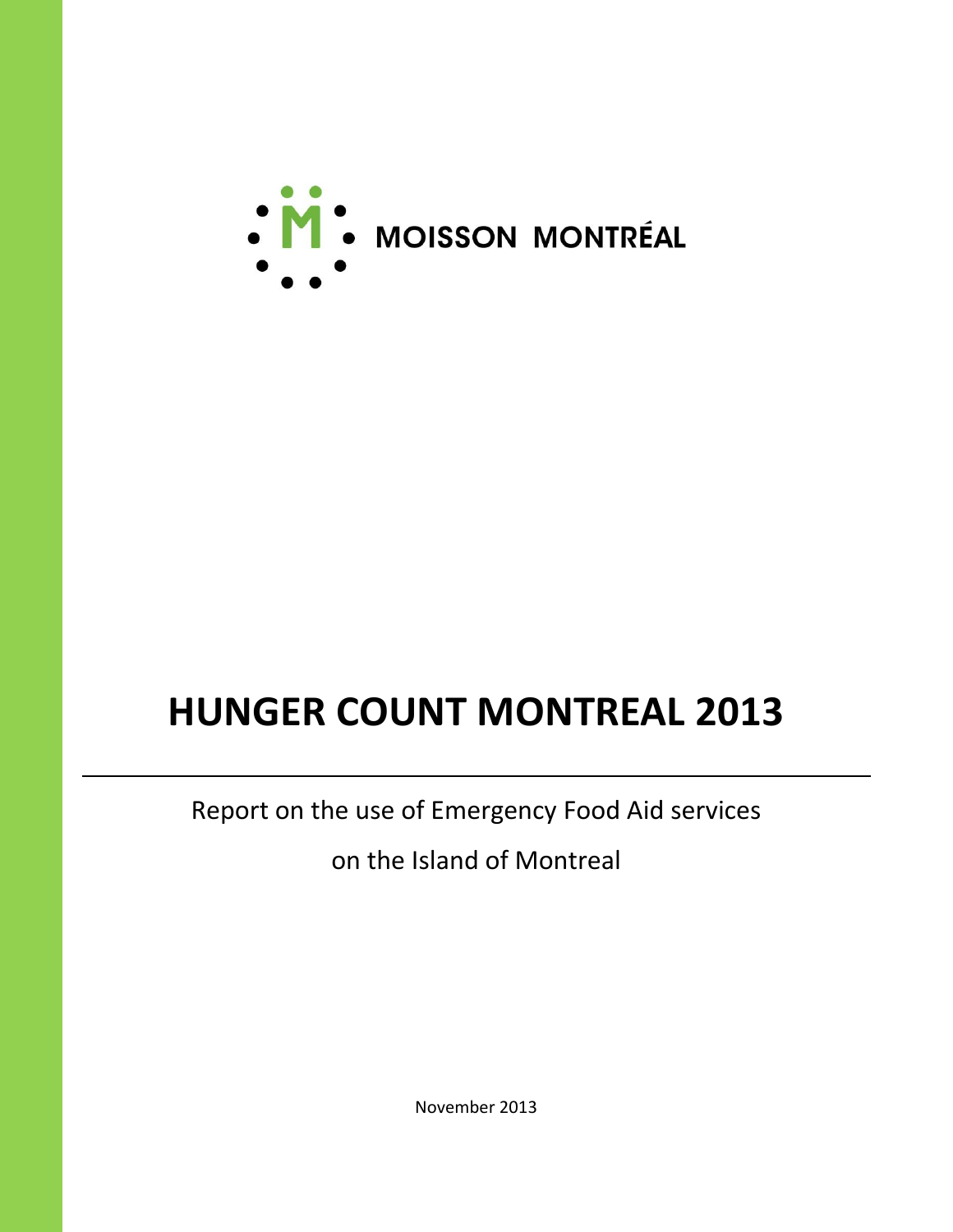# **Hunger Count Montreal 2013**

### **Published by:**

Moisson Montréal 6880, chemin de la Côte-de-Liesse Montréal, Québec, H4T 2A1 514 344-4494 [info@moissonmontreal.org](mailto:info@moissonmontreal.org) [www.moissonmontreal.org](http://www.moissonmontreal.org/)

Research: Irina Dratchova Written by: Marie-Claire Lynn, Irina Dratchova with the support of Sandra O'Connor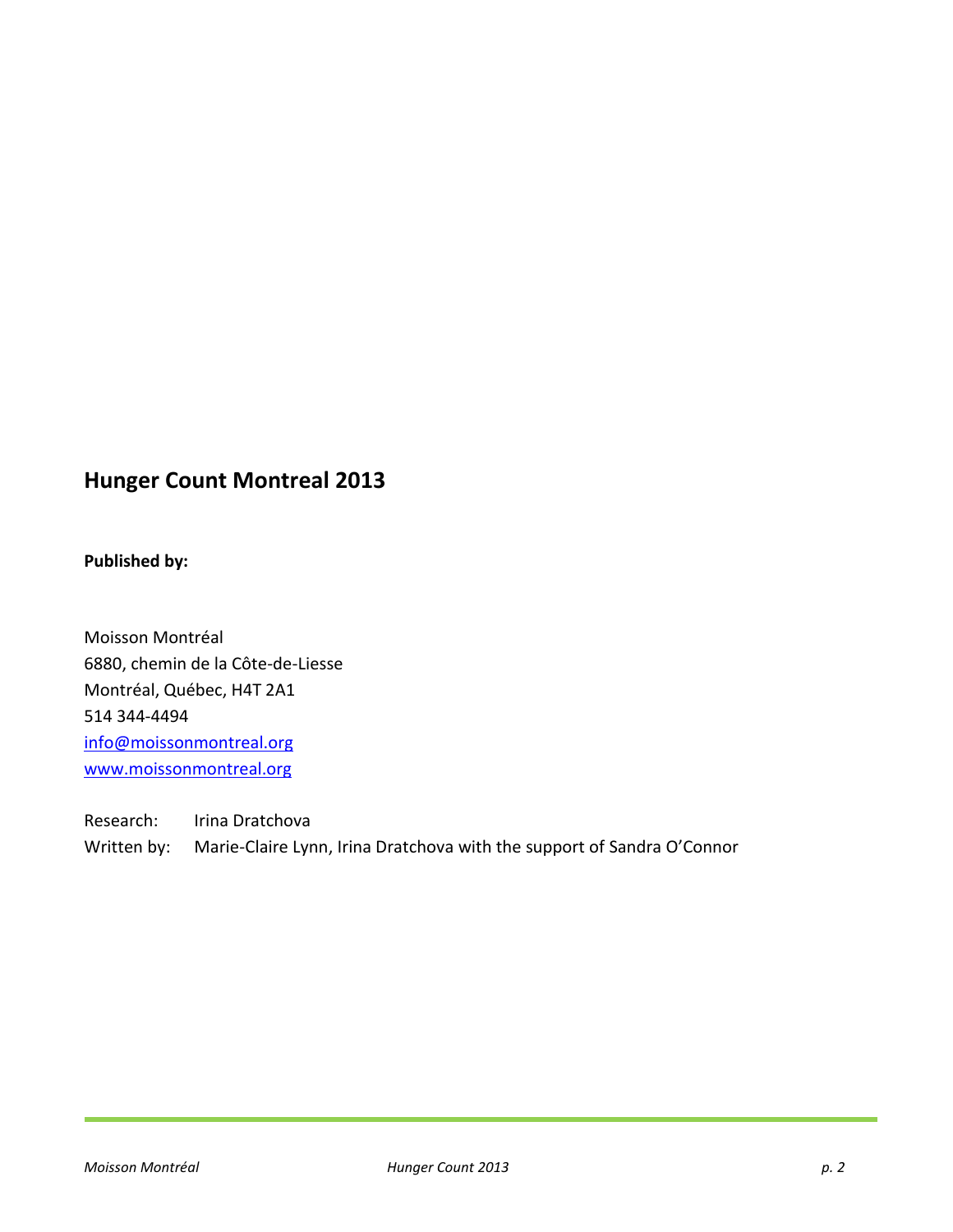# **About Moisson Montréal**

Founded in 1984, Moisson Montreal is a major center for the collection, sorting and distribution of food for emergency food aid on the Island of Montreal. More than 200 community organizations receive goods from Moisson Montreal to meet the food needs and demands of individuals and families that they serve.

#### **OUR MISSION:**

- Ensure an optimal food supply to the community organizations that provide assistance to people in crisis on the Island of Montréal.
- Foster the development of sustainable solutions to ensure food security.

#### **STATISTICS THAT SPEAK:**

- More than **200 community organizations** across the Island of Montreal are serviced on a regular basis (and 76 sporadically) by Moisson Montreal throughout the year;
- According to the 2013 Hunger Count, **137,347 people, 37,897 of whom are children** 0-17 years of age (28% of the beneficiaries), receive food aid each month through partner organizations;
- Close to **12.9 million kilos of foodstuffs** and other basic products were distributed (an increase of 23,6% in one year)representing a **value of \$ 71.5 million;**
- Moisson Montreal works closely with **233 agri-food businesses** to effectively collect their donations;
- In 2012, **5,787 volunteer** put in more than **71,370 hours** to help us continue our mission, which represents 40 full-time employees.

#### **EXTRAORDINARY LEVERAGE EFFECT!**

Every 1 dollar received allows Moisson Montreal to redistribute **17 dollars' worth of food**. For example, a donation of \$ 15 enables us to distribute \$ 255 worth of food, which is an amount sufficient to feed one family of four with healthy and nutritious food for over one week (as determined by the Montreal Diet Dispensary).

#### **OUR BUSINESS:**

- Receive, sort, store and distribute perishable and non-perishable food items
- Strengthen the solidarity chain, while listening and ensuring a presence with the accredited partner organizations
- Provide a stimulating learning environment and develop incentives for participants in various programs of social integration and employment
- Organize or participate in major activities in the fight against hunger like: The Great Food Drive for Children (organized by Moisson Montreal) as well as La grande guignolée des médias
- Ensure the creation and development of sustainable solutions for food safety, like for instance our Good Food Box program [\(www.bonneboitebonnebouffe.org\)](http://www.bonneboitebonnebouffe.org/)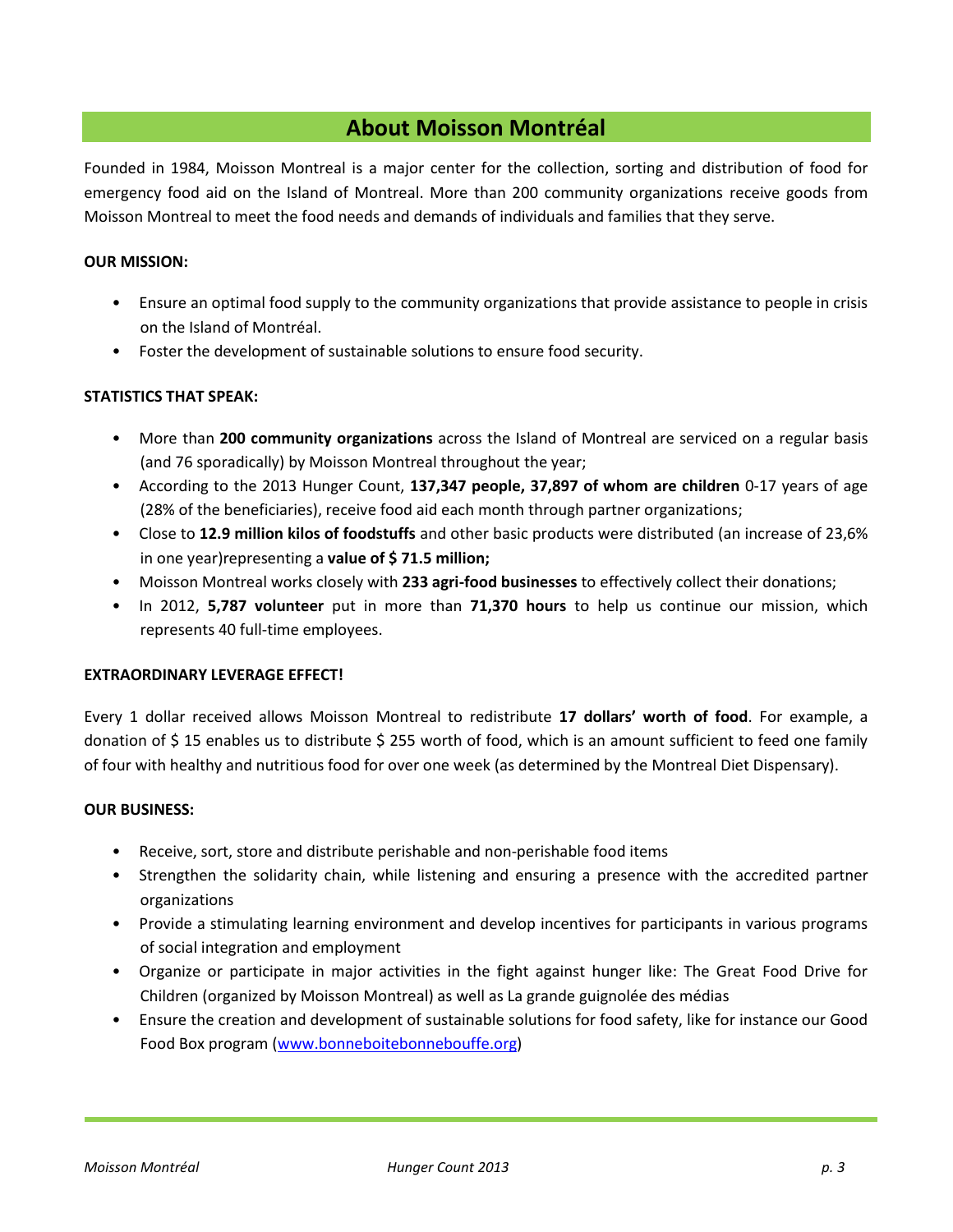#### **OUR FACILITIES:**

From 2008 to 2011, Moisson Montreal was the pilot project of the first major renovation venture ever undertaken by the *Coalition énergie et construction durable* for the account of an NPO. Thanks to the generosity and commitment of dozens of professionals and suppliers, Moisson Montreal now has facilities that are comfortable, well-appointed and optimal on the plan of energy efficiency.

In order to keep increasing the quantity, quality and diversity of food distributed to accredited partner organizations, Moisson Montreal constantly continues to expand its operations. In 2013-2014, many projects are put forward, such as the supermarket meat recuperation project and the food transformation project.

# *Our Values: Respect, Integrity, Fairness, Solidarity, Commitment*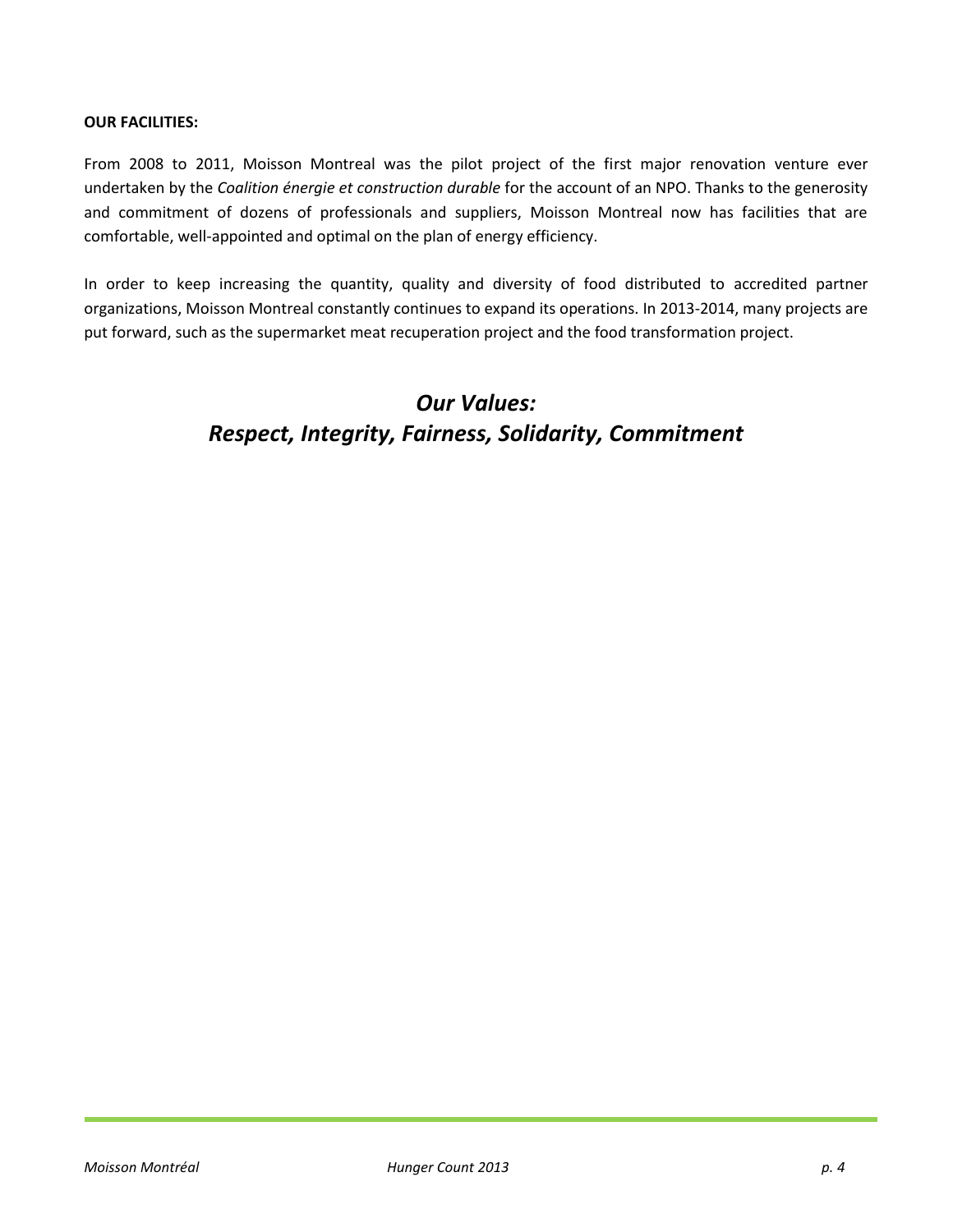# **About Hunger Count**

Hunger Count is an annual survey of food banks part of the Food Banks Canada (**FBC**) network that is conducted throughout the country in the month of March. The survey's aim is to measure the use of food banks by community organizations all across Canada. As the largest Canadian food bank in terms of foodstuff distribution and within the framework of this national operation, Moisson Montréal produces its own Hunger Count based on the data it collects from the community organizations it serves across the island of Montreal.

Hunger Count is divided into three components:

- I. Representation of food aid from a **FOODSTUFF DISTRIBUTION** perspective**;**
- II. Overview of food aid from a **MEALS AND SNACKS** perspective;
- III. **RECOMMENDATIONS** from community organizations to reduce hunger in Montreal.

Due to the rather immediate nature of the collected data, the representation provided by Hunger Count is limited. The reason the survey is conducted in the month of March is because it best illustrates a time of year when food banks and community organizations are deemed to be operating normally. However, in practice, the number and type of people seeking assistance change throughout the year due to a variety of factors such as time of year, economic conditions, activities provided by the various community organizations, etc. Nonetheless the Hunger Count document remains a very practical and informative tool that provides a better overall understanding of the needs of families and people seeking assistance from various emergency food aid services.

#### **A FEW DEFINITIONS**

#### **Direct Organization**:

Community organization supplied directly from Moisson Montréal on a regular basis, at least once per month. In March of 2013, **201** out of **205** direct organizations completed the Hunger Count survey, thus the Hunger Count received a **98.0%** participation rate. The four (4) organizations that did not respond did not have to complete the questionnaire due to the temporary closure of their organization during this selected period. Please note that another group, comprising 76 community organizations, was not required to complete the survey due to the sporadic quality of their requests for assistance.

#### **Foodstuff Distribution Program:**

The Foodstuff Distribution Program is essentially a representation of the following list of services offered by organizations:

- Food baskets distributed on set dates (weekly, bi-weekly, monthly, etc.);
- Community food shopping;
- Emergency food aid.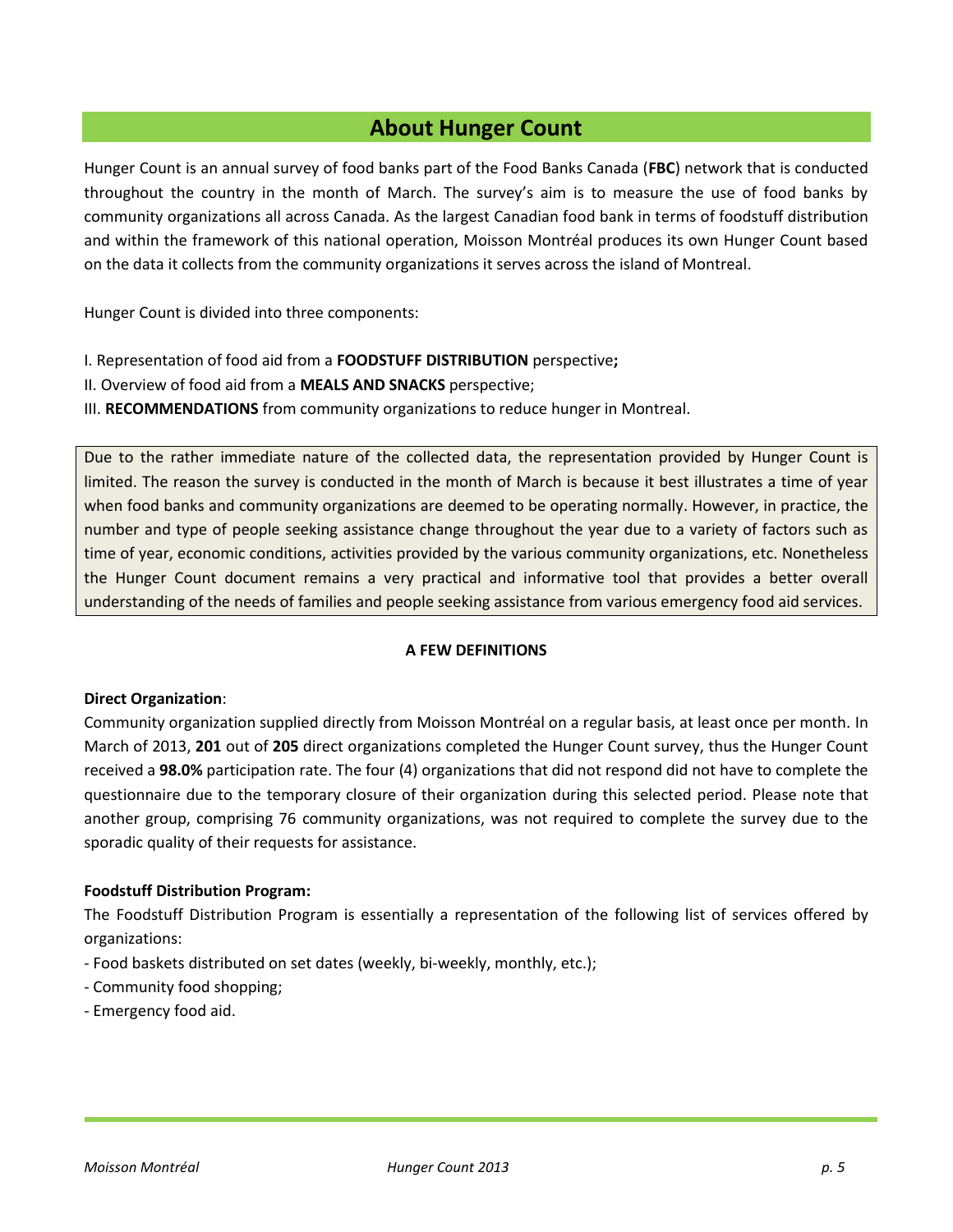#### **Meal Program:**

The Meal Program is primarily comprised of the following food assistance services offered by community organizations:

- Prepared meals (ex. Meals on wheels)
- Snack distribution
- Cooking collectives and cooking workshops

#### **Household**:

One or more people living together under one roof. People may or may not be members of the same family.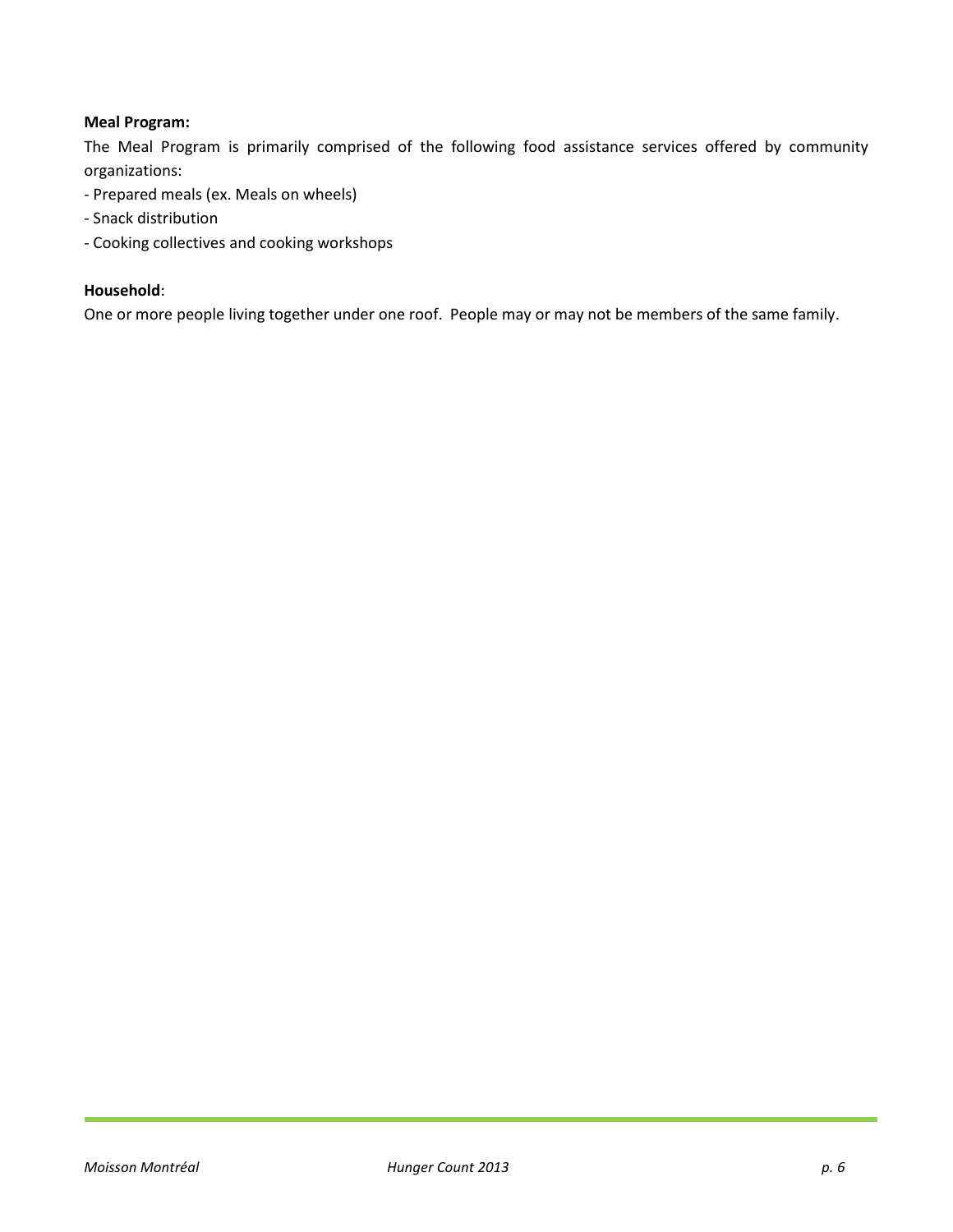# **Hunger Count Montreal 2013: Key Results**

#### **General Information**

- In March of 2013, **201 organizations** received services from Moisson Montréal. **100% of these organizations** filled out the Hunger Count questionnaire. Four (4) other organizations were not required to complete the questionnaire due to the temporary closure during this period.
- Overall, **135,347 people** required some type of emergency food assistance from the 201 organizations that completed the Hunger Count compared with 142,142 in March of 2012;
- Overall, **3,337 households** declared having used a food bank for the **first time** in 2013, compared with 4,833 in March of 2012;

#### **Key Results: Foodstuff Program**

- **69,920 people** used the Foodstuff Program in March of 2013, compared with 64,214 in 2012, a **8.9% increase (5,706 people)** compared with March 2012;
- Organizations offering Foodstuff Programs were able to fill **148,054 requests for aid** in the month of March 2013;
- **59.2%** (41,393) of people who used the Program were adults versus **59.1%** in 2012;
- **40.8%** (28,536) of people who used the Program were children versus **40.9 %** in 2012.

#### **Key Results: Meal Program**

- 385,143 portions of food were served in March of 2012, of which:
	- o **305,143** were meals, including cooking collectives, meal on wheels portions, etc.;
	- o **80,844** were snacks.
- The number of people who used the Meal Program is estimated at **65,421** compared with 77,928 in 2012, which represents a variation of 12,507 people (a 16% decrease).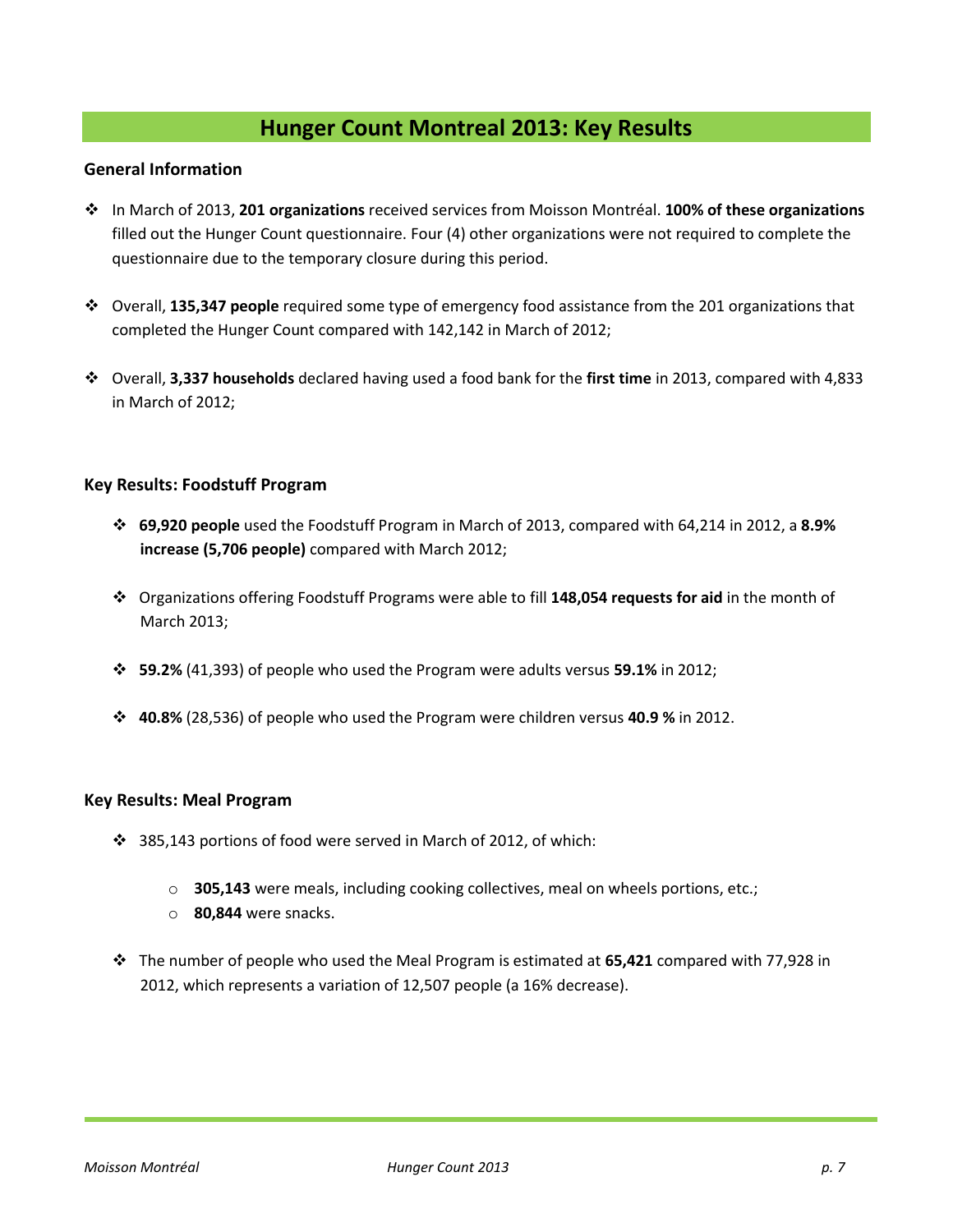# **Hunger: An Ever-present Issue of Concern**

Moisson Montréal collects and redistributes foodstuffs to different community organizations across the Island of Montreal on a regular or immediate basis. We do not provide direct services to individuals and only intervene through its partner organizations operating programs to assist low-income households. Emergency food aid programs may be our partner organizations' primary activity, while at other times it is but one activity among a range of services being provided, including the social integration of new citizens to orientation activities and job search assistance to support for pregnant women, and helping families in crisis, etc. (Table 1). In fact, emergency food aid is not an end in itself. On a larger scale, it is one of several measures that must exist to support individuals and families who seek a better quality of life and greater independence.

#### **Table 1: Principal service offered by the partner organizations**

| <b>Principal Service</b>                           | <b>Organizations</b> | %      |
|----------------------------------------------------|----------------------|--------|
| Primarily food-related                             | 121/201              | 60,2 % |
| (Ex., food counter/emergency food-aid/food         |                      |        |
| baskets, cooking collectives, soup kitchens, meals |                      |        |
| on wheels, etc.)                                   |                      |        |
| Primarily non-food-related                         | 80/201               | 39,8 % |
| (Ex., shelter, day center, other services, etc.)   |                      |        |

#### **Present Throughout the Territory through Partner Organizations**

Table 2 (page 9) represents a breakdown of the 201 organizations served by Moisson Montréal across the Island of Montreal. These organizations seek our services once or twice a week, every two weeks or even once a month, it all depends on their capacity to store or to distribute the foodstuffs supplied. On a more immediate basis, Moisson Montréal also meets a specific need in terms of supporting all organizations that plan cultural or recreational activities to break the isolation of certain groups of people. The following table illustrates the geographical analysis of organizations served by Moisson Montréal. The largest concentration of organizations is in Ville-Marie (31 organizations) and in Southwest Montreal (23 organizations).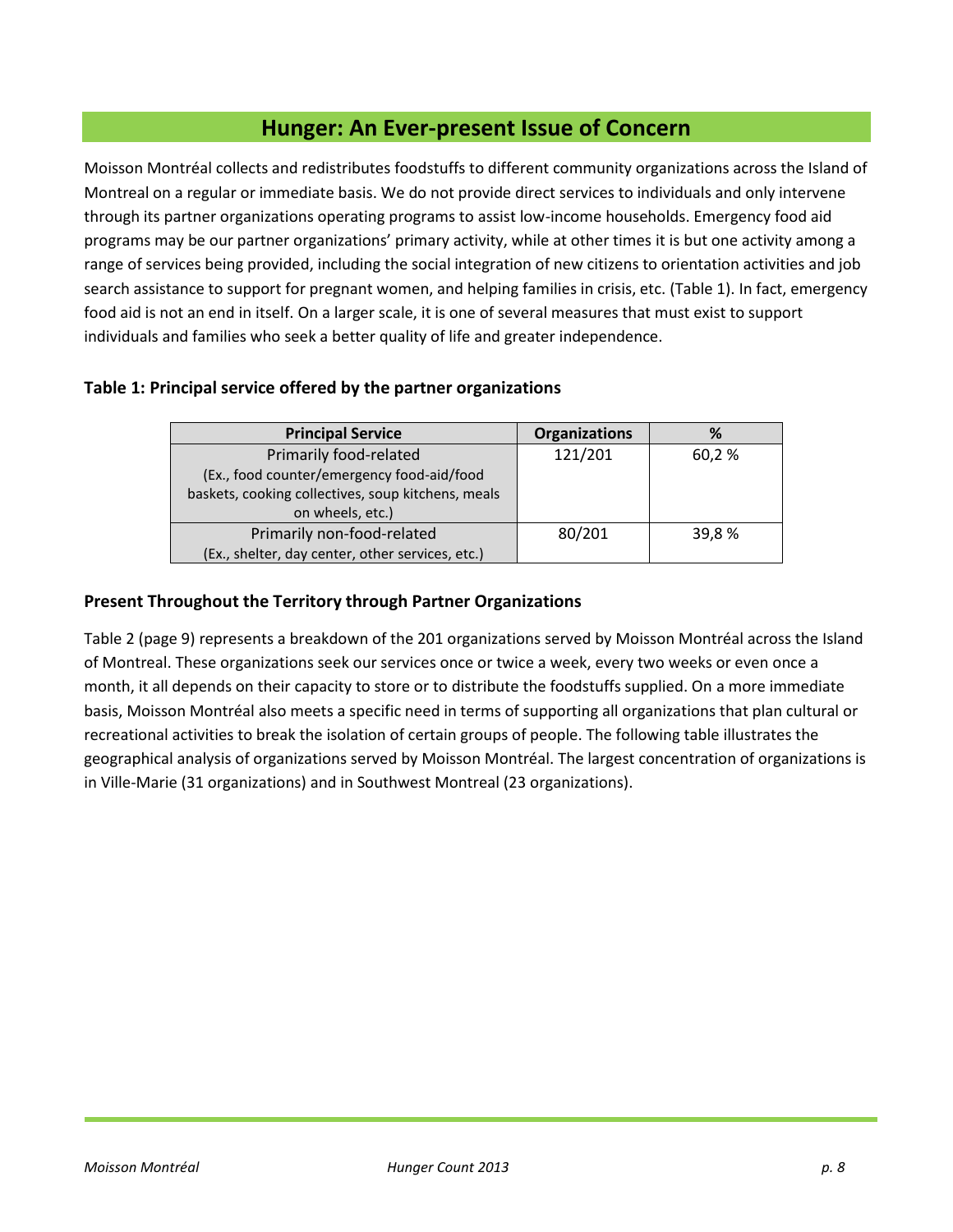| <b>Borough</b>                                  | <b>Number of organizations</b> | Percentage |
|-------------------------------------------------|--------------------------------|------------|
| Ahuntsic/Cartierville                           | 8                              | 4.0%       |
| Anjou                                           | $\overline{2}$                 | 1.0%       |
| Côte-des-Neiges/Notre-Dame-                     |                                |            |
| de-Grâce                                        | 11                             | 5.5%       |
| <b>Dorval</b>                                   | $\mathbf{1}$                   | 0.5%       |
| Lachine                                         | 6                              | 3.0%       |
| Lasalle                                         | 4                              | 2.0%       |
| Mercier/Hochelaga/                              |                                |            |
| Maisonneuve                                     | 17                             | 8.5%       |
| <b>Montreal-East</b>                            | $\mathbf{2}$                   | 1.0%       |
| <b>Montreal-North</b>                           | 9                              | 4.5%       |
| Pierrefonds/Roxboro                             | 5                              | 2.5%       |
| Plateau-Mont-Royal                              | 19                             | 9.5%       |
| <b>Pointe-Claire</b>                            | $\mathbf{3}$                   | 1.9%       |
| Rivière-des-Prairies/Pointes-                   |                                |            |
| aux-Trembles                                    | $\boldsymbol{6}$               | 3.0%       |
| <b>Rosemont/La Petite-Patrie</b>                | 11                             | 5.5%       |
| Saint-Laurent                                   | 9                              | 4.5%       |
| Saint-Léonard                                   | 3                              | 1.5%       |
| South-West                                      | 23                             | 11.4%      |
| Verdun                                          | 5                              | 2.5%       |
| <b>Ville-Marie</b>                              | 31                             | 15.4%      |
| Villeray/Saint-Michel/Parc-<br><b>Extension</b> | 15                             | 7.5%       |
| Westmount                                       |                                |            |
|                                                 | $\mathbf{1}$                   | 0.5%       |
| <b>Confidential/Others</b>                      | ${\bf 10}$                     | 5.0%       |
| <b>Total</b>                                    | 201                            | 100.0%     |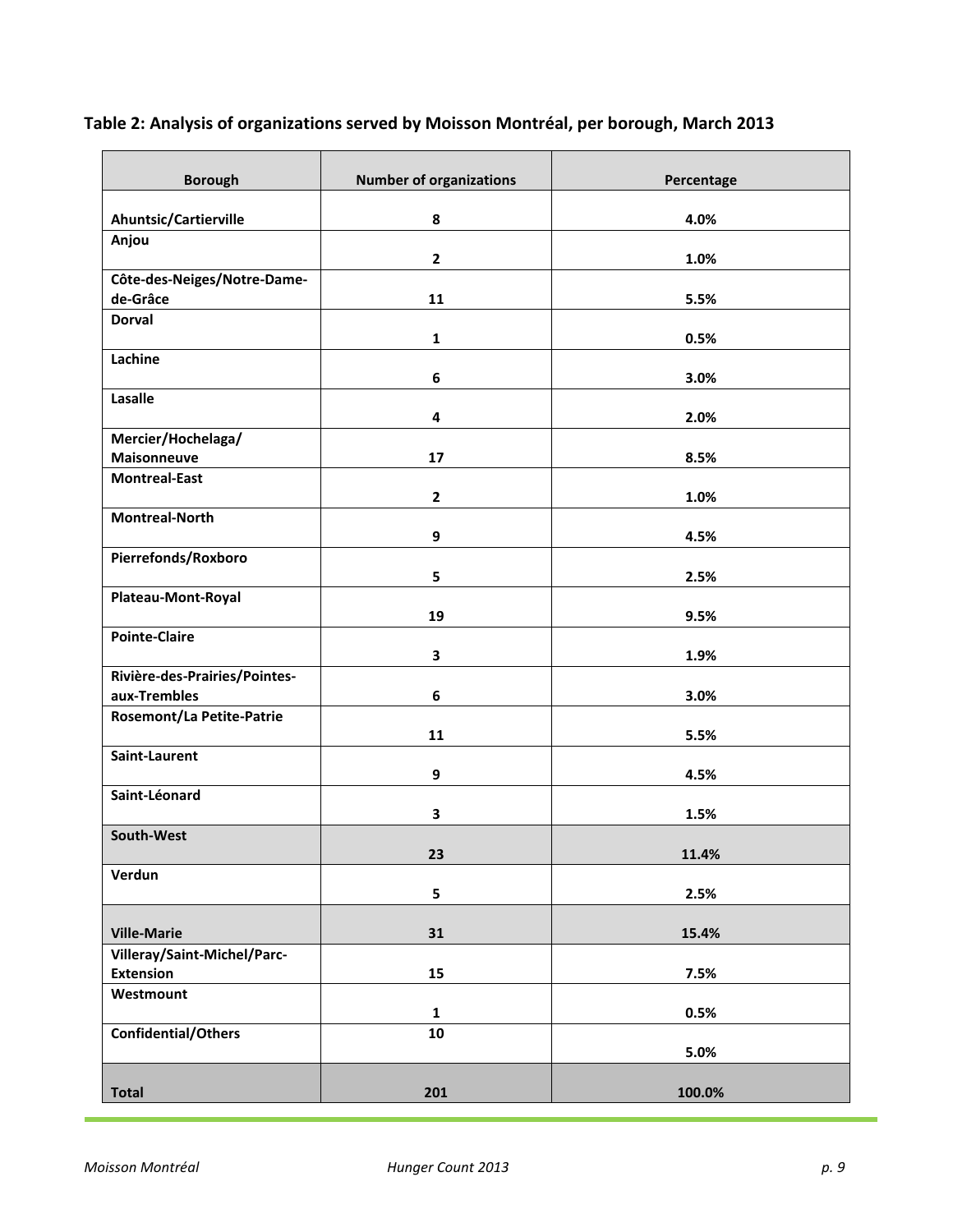#### **Massive Work Load Requires the Contribution of our Fellow Citizens.**

The 201 organizations that completed the Hunger Count 2013 questionnaire reported that nearly 57**% of their work is performed by volunteers,** evidence that the vitality of organizations operating in social and community fields depends not only on adequate financing but on the social commitment and the solidarity of Montrealers.

The table below presents a number of organizations that provide a specific food-related service.

#### **Table 3: Breakdown of organizations per service offered in March 2013**

| <b>Service</b> | <b>Foodstuff</b> | <b>Meal or Snack</b> |
|----------------|------------------|----------------------|
| offered        |                  | Program              |
| Number of      | 161/201          | 140/201              |
| organizations  |                  |                      |
| % of all       | 80.1%            | 70.1%                |
| respondents    |                  |                      |

Note: The total exceeds the total number of respondents (201) since one organization can provide more than one service.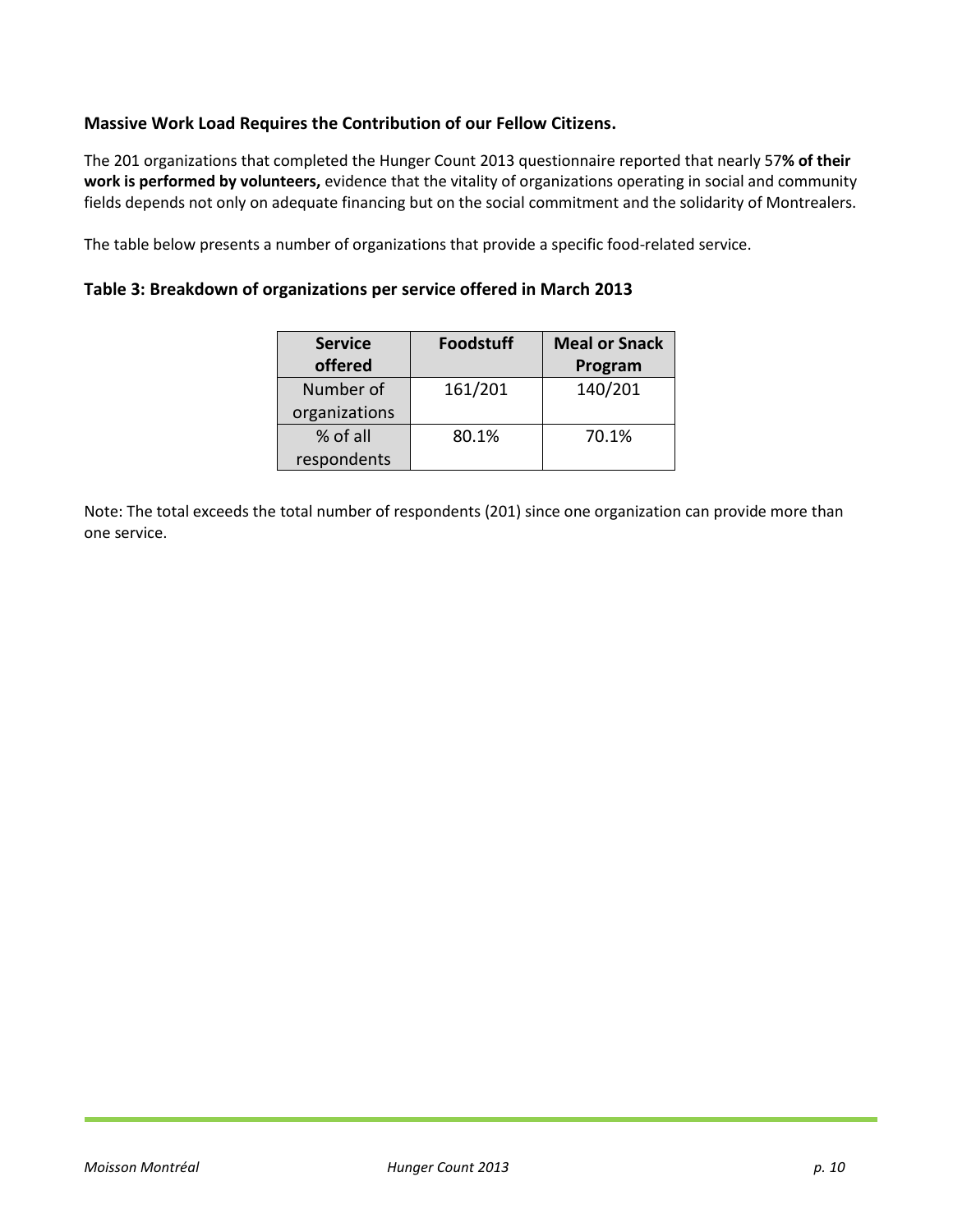# **Section I: Foodstuff Distribution Program**

The table below presents a summary overview of people on the Island of Montreal who sought food aid in the form of foodstuff distribution in the month of March 2013. The total number of people who used the Foodstuff Distribution Program in March 2013 is 69,926 compared with 64,214 in 2012, which represents an increase of 5,712 people (8.9%).

| <b>Age Group</b>          | Number of people 2013 |       |        | Number of people 2012 | Variation (in % points) |
|---------------------------|-----------------------|-------|--------|-----------------------|-------------------------|
| Children (0-17 years old) | 28,536                | 40.8% | 26,264 | 40.9%                 | $+8.6$                  |
| Adults (18-64 years old)  | 37,654                | 53.9% | 34,739 | 54.1%                 | $+8.9$                  |
| Adults (65 and over)      | 3,739                 | 5.3%  | 3,211  | 5.0%                  | $+16.4$                 |
| <b>Total</b>              | 64,929                | 100%  | 64,214 | 100%                  | $+8.9$                  |

**Table 4: 2012-2013 variations in the age of people using the Foodstuff Program in March 2013**

Comments: There is a slight increase in the number of adults 18 to 64 years of age seeking assistance from the Foodstuff Program as well as in the number of children 0 to 17 years old. It is important to note that these two groups represent an important proportion of the users, 40.8% in 2013. However, there is a greater increase in the number of users who are 65 years old or older.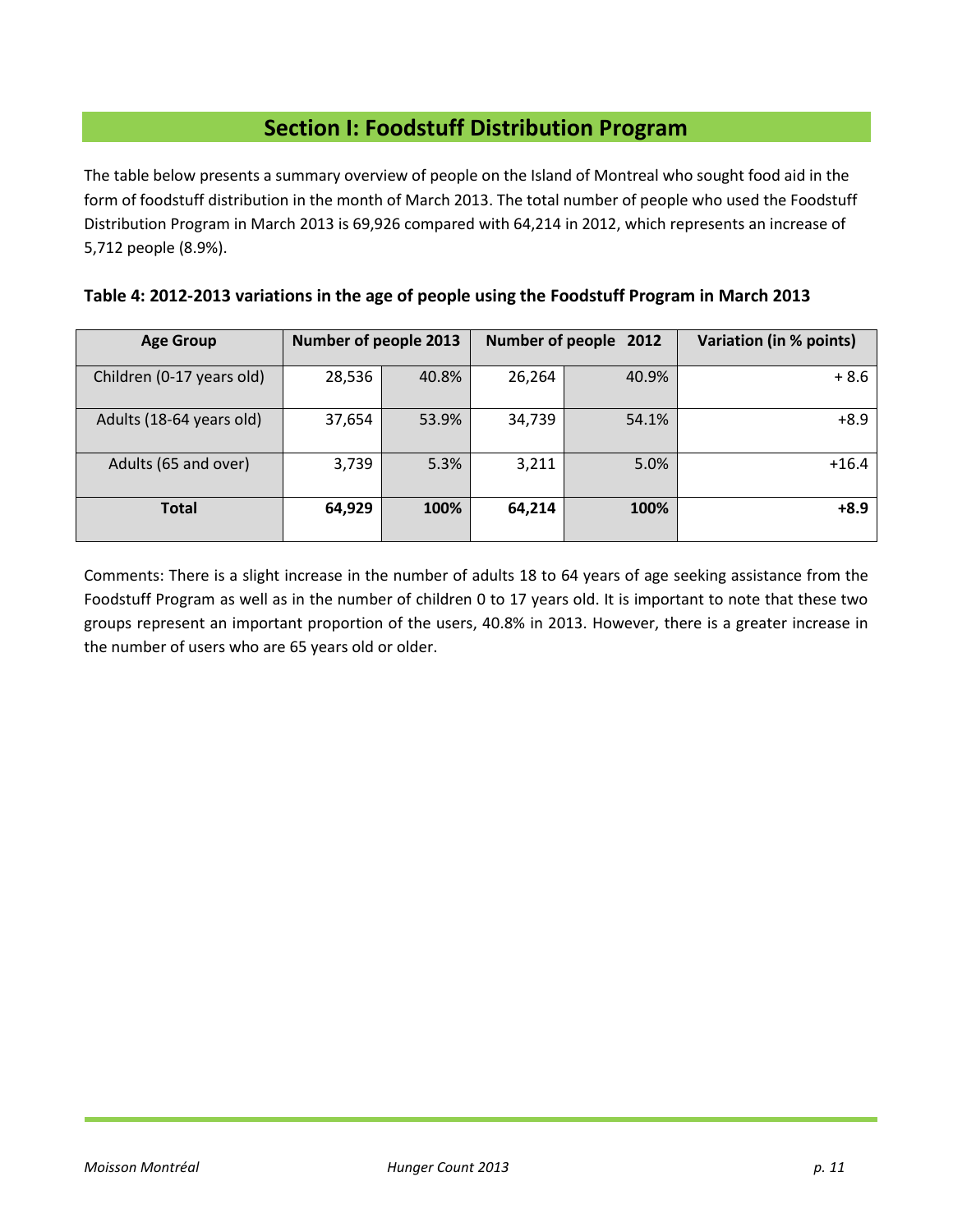#### **Household Statistics**

The following tables focus on the composition, income sources and housing conditions of households seeking assistance from the Foodstuff Program.

*Note: The total number of households surveyed is estimated at 26,046. Note that for each question, households that did not respond were excluded in an effort to present a clearer illustration of the actual situation.* 

| <b>Household</b><br>composition | Percentage<br>2013 | Percentage<br>2012 |
|---------------------------------|--------------------|--------------------|
| Two-parent families             | 34.4%              | 34.2%              |
| Single-parent<br>families       | 22.4%              | 21.9%              |
| Couples with no<br>children     | 11.9%              | 11.8%              |
| Single individuals              | 31.3%              | 32.1%              |
| <b>Total respondents</b>        | 100%               | 100%               |

#### **Table 5: Composition of households using the Foodstuff Program in March 2013**

Comments: We notice stability in the composition of households using the Foodstuff Program between 2012 and 2013. Although it is important to note the slight increase within the single-parent families group, which is of 0.5% in 2013.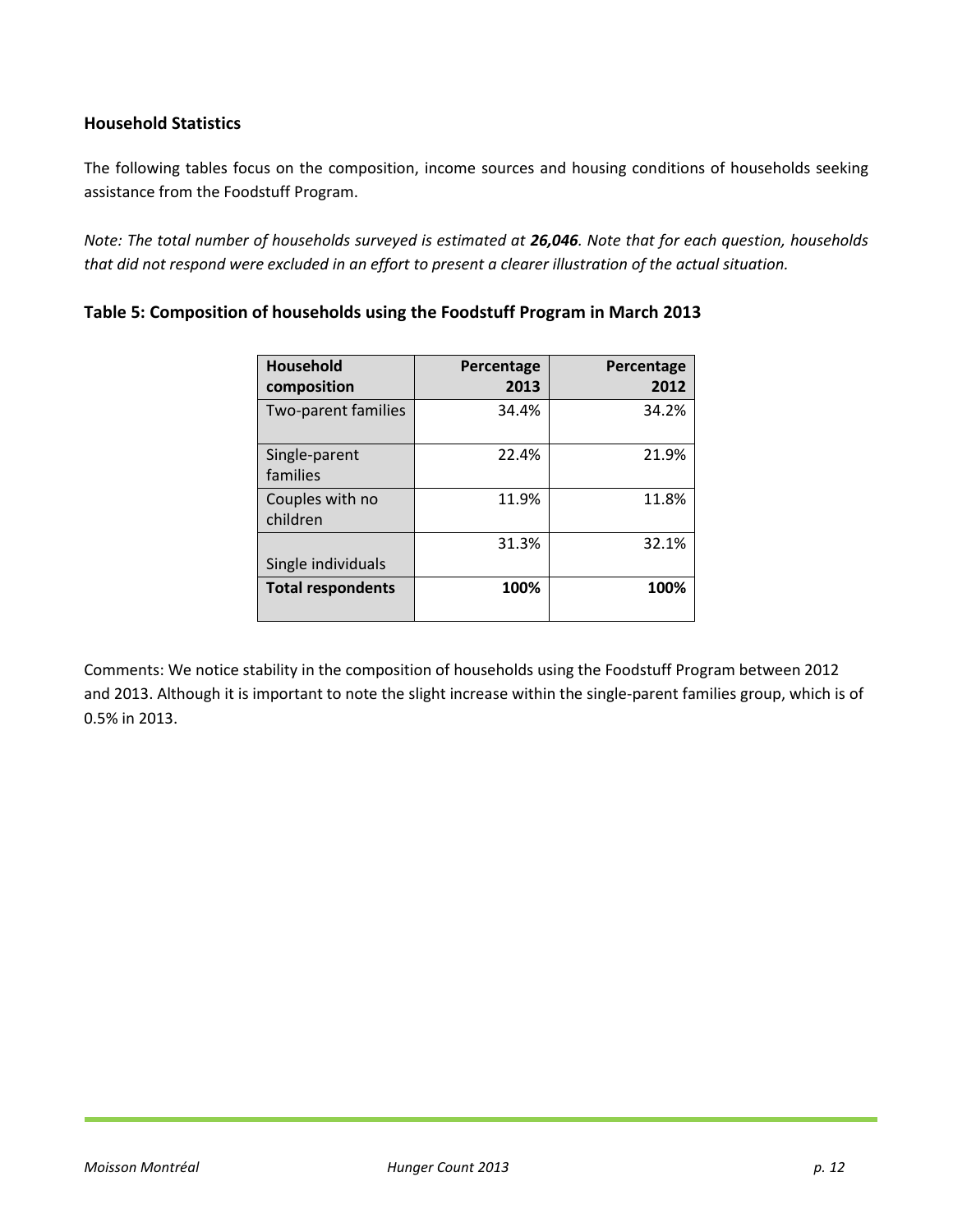**Table 6: Main sources of income for households using the Foodstuff Program in March 2013**

| <b>Sources of income</b>           | Percentage | Percentage |
|------------------------------------|------------|------------|
|                                    | 2013       | 2012       |
|                                    |            |            |
| Social assistance                  | 59.8%      | 63%        |
| Employment                         | 11.1%      | 10.8%      |
| Student loan and/or bursary        | 3.7%       | 3.6%       |
| Pension income                     | 7 %        | 7.4 %      |
| <b>Employment insurance</b>        | 4.6%       | 4.6%       |
| No income                          | 6.9%       | 6.2%       |
| Other income                       | 4.3%       | 3.9%       |
| Private plan or CSST               | 2.6 %      | 0.5%       |
| <b>Total household respondents</b> | 100%       | 100%       |

Comments: Even if we notice a slight decrease from 63% in 2012 to 59.8% in 2013, people living on social assistance continue to make up the largest group of the Foodstuff Program users. The proportion of households whose primary source of income is employment has increased from 10.8% in 2012 to 11.1% in 2013. This confirms a trend that more and more workers call on the Foodstuff Program to fulfill their basic needs.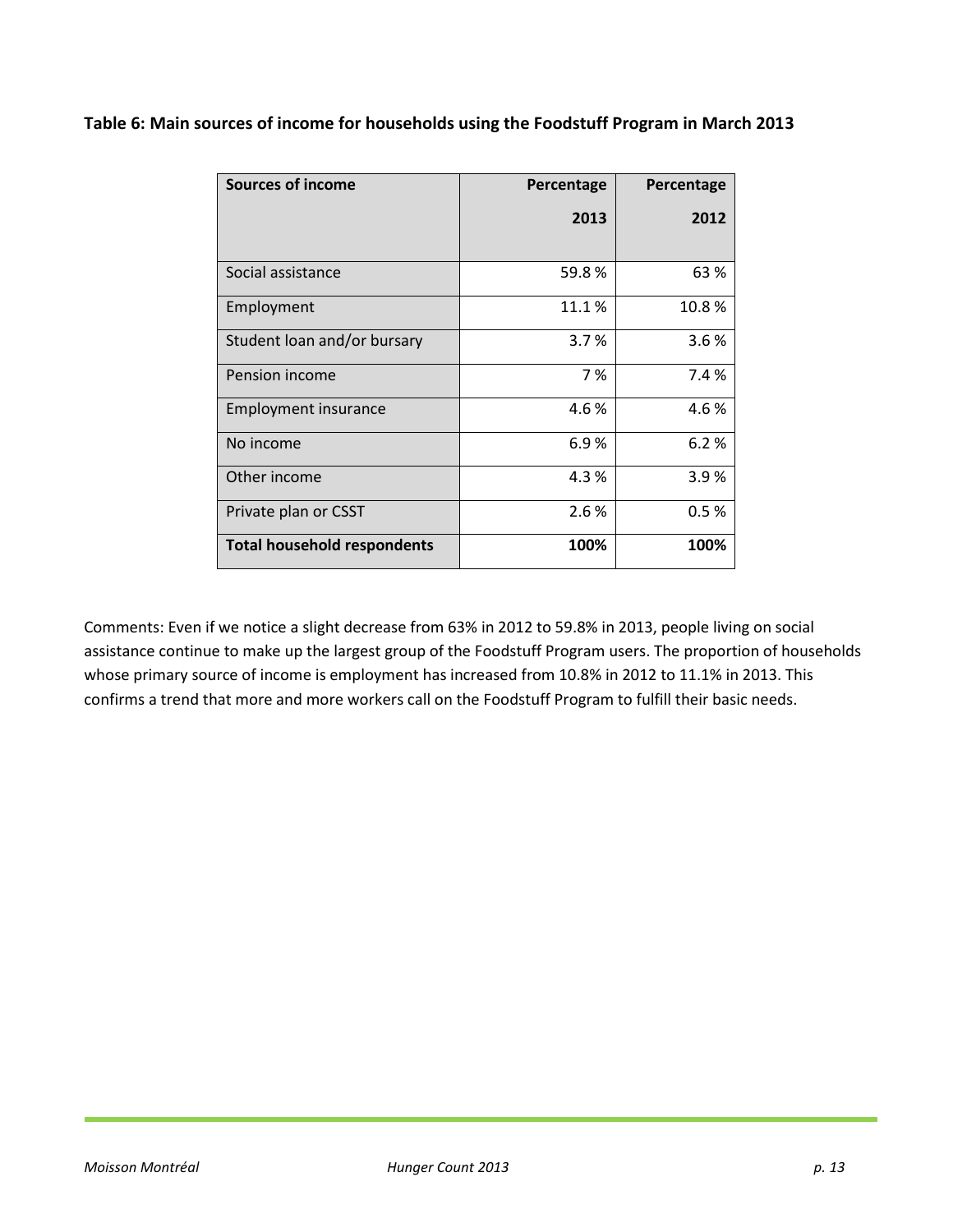| Table 7: Housing conditions for households using the Foodstuff Program in March 2013 |  |  |  |
|--------------------------------------------------------------------------------------|--|--|--|
|--------------------------------------------------------------------------------------|--|--|--|

| <b>Housing conditions</b>                 | Percentage<br>2013 | Percentage<br>2012 |
|-------------------------------------------|--------------------|--------------------|
| Homeowner                                 | 2.3%               | 3.4%               |
| <b>Rental housing</b>                     | 63.3%              | 60.8%              |
| Social/subsidized social housing          | 25.3%              | 25.2%              |
| Band-owned housing                        | 0.1%               | 0.2%               |
| <b>Emergency shelter</b>                  | 1.4 %              | 3.7%               |
| Group home or youth centre                | 1.6%               | 0.8%               |
| Living on the street                      | 2.6%               | 3.4%               |
| Temporarily living with family or friends | 3.5%               | 2.5%               |
| <b>Total respondents</b>                  | 100 %              | 100%               |

Comments: We can perceive many changes in the housing conditions between 2012 and 2013. Social housing tenants remain stable; however we can observe important variations within the other spheres. We can note that 89% of the households benefitting from the Foodstuff Program are tenants of private or social housing.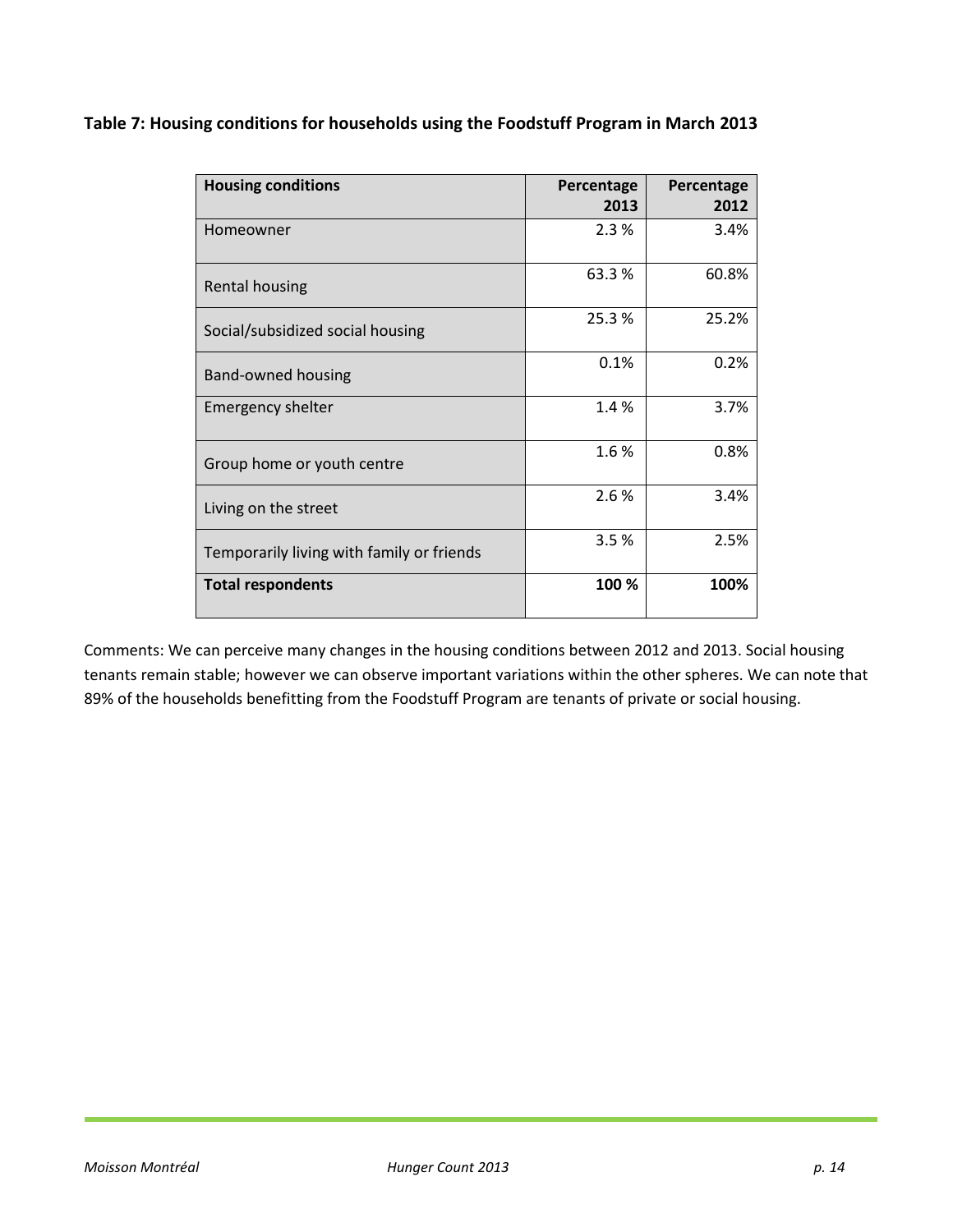# **Section II: Meal Program**

Some organizations provide their clientele with meals prepared on a daily or occasional basis by volunteers or employees working in the Meal Program. Users are occasionally required to pay a token amount for the meal. In some cases, the meal provided by the community centre is the only nutritious meal of the day. Other services are grouped together under the umbrella of the Meal Program as per the framework agreed upon for the Hunger Count, such as snack distribution, cooking workshops, cooking collectives, etc. The final step of these services is the distribution of prepared food portions.

| <b>Portions served</b> | Number of<br>portions 2013 | Number of<br>portions 2012 | <b>Variation 2012-</b><br>2013 (%) |
|------------------------|----------------------------|----------------------------|------------------------------------|
| Meals                  | 242,579                    | 385,153                    | (37%)                              |
| <b>Snacks</b>          | 80,844                     | 74,624                     | 8.3%                               |
| Cooking<br>Collectives | 29,428                     | N/A                        | N/A                                |
| Meals on Wheels        | 10,637                     | N/A                        | N/A                                |
|                        |                            |                            |                                    |
| Total                  | 385,987                    | 459,777                    | (16%)                              |

#### **Table 8: Number of meals and snacks served in March 2012**

*\*Many organizations only responded to the total number of portions served, which explains why the amount of portions does not equal the total.*

Comments: In 2012, the "Meals" category included the Cooking Collectives and Meals on Wheels services, which explains the absence of data for those two sections. In 2013, we wanted to put forth the scope of services in both these categories. That is why this year it was decided to extract the numbers of portions served for the services of Cooking Collectives and Meals on Wheels.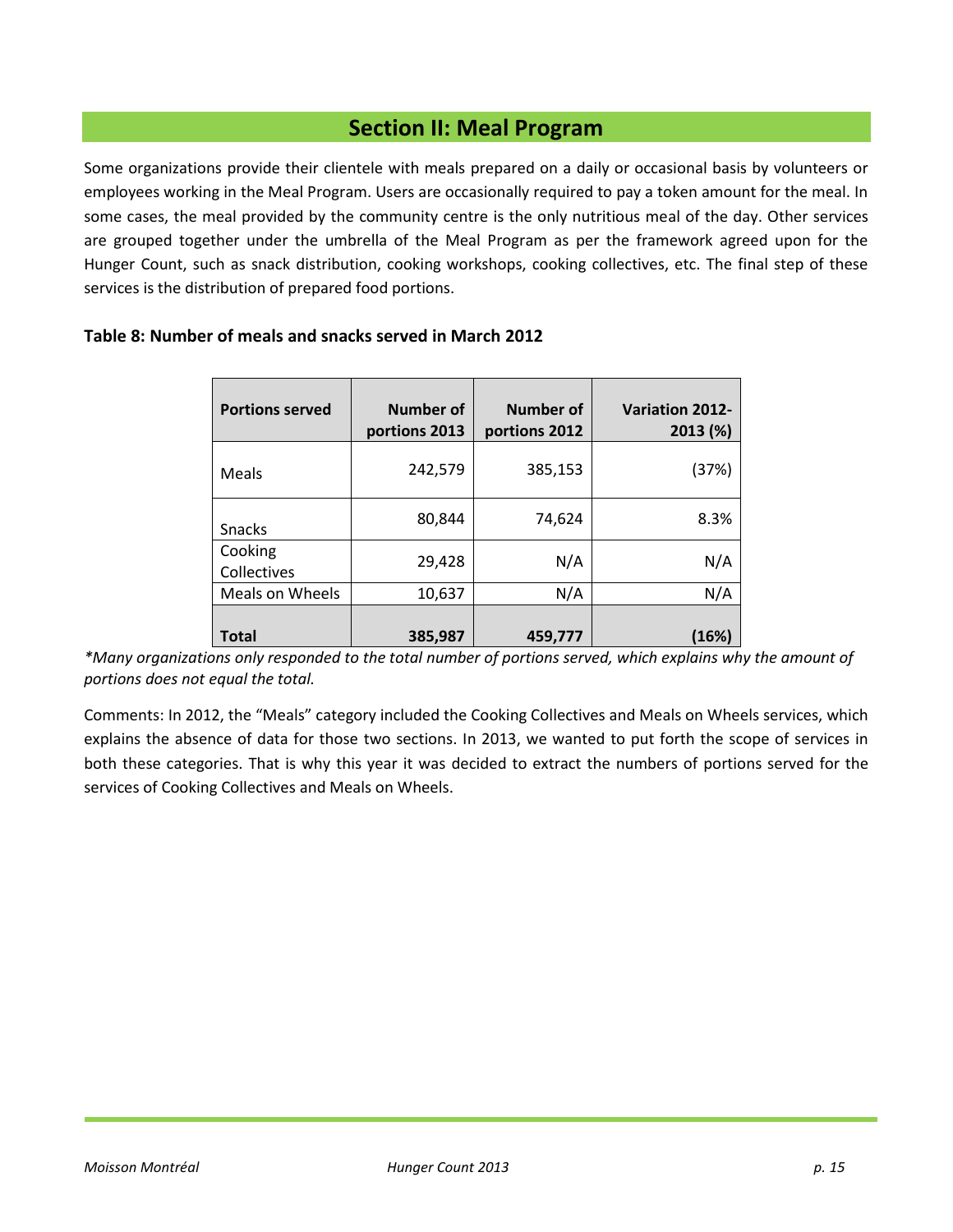**Table 9: Household composition of users of the Meal Program, 2012-2013 comparison**

| <b>Household composition</b> | Percentage<br>2013 | Percentage<br>2012 |
|------------------------------|--------------------|--------------------|
| Two-parent families          | 21.2%              | 22.5%              |
| Single-parent families       | 19.5%              | 17.0%              |
| Couples with no children     | 8.9%               | 9.0%               |
| Single individuals           | 50.4%              | 51.5%              |
| <b>Total</b>                 | 100%               | 100%               |

Comments: Following the trend since at least 2008, single individuals remain the group of respondents which call on the Meal program most frequently. This group of users constitute more than half (50.4%) of the people making use of the Meal Program in 2013.

# **Section III: Recommendations and Conclusions**

Every year, Food Banks Québec, through the Hunger Count operation, seeks to collect feedback from food banks and community organizations on government initiatives and public policies that would have the greatest impact on the fight against hunger. We asked that same question to the organizations that filled out the Montreal Hunger Count questionnaires. The six (6) recommendations that came up most frequently were as follow:

- 1. Increase the availability/accessibility of rental housing;
- 2. Increase the number of affordable housing possibilities;
- 3. Increase the support for mental health issues;
- 4. Increase the provincial minimum wage;
- 5. Increase pensions for seniors;
- 6. Increase social assistance benefits.

Within the framework of the Hunger Count 2013, the organizations recommendations towards public policy remain quite similar from year to year, but at different levels. For example, although it is still a priority in the list of proposals, increasing welfare is no longer mentioned as the main proposition by community organizations.